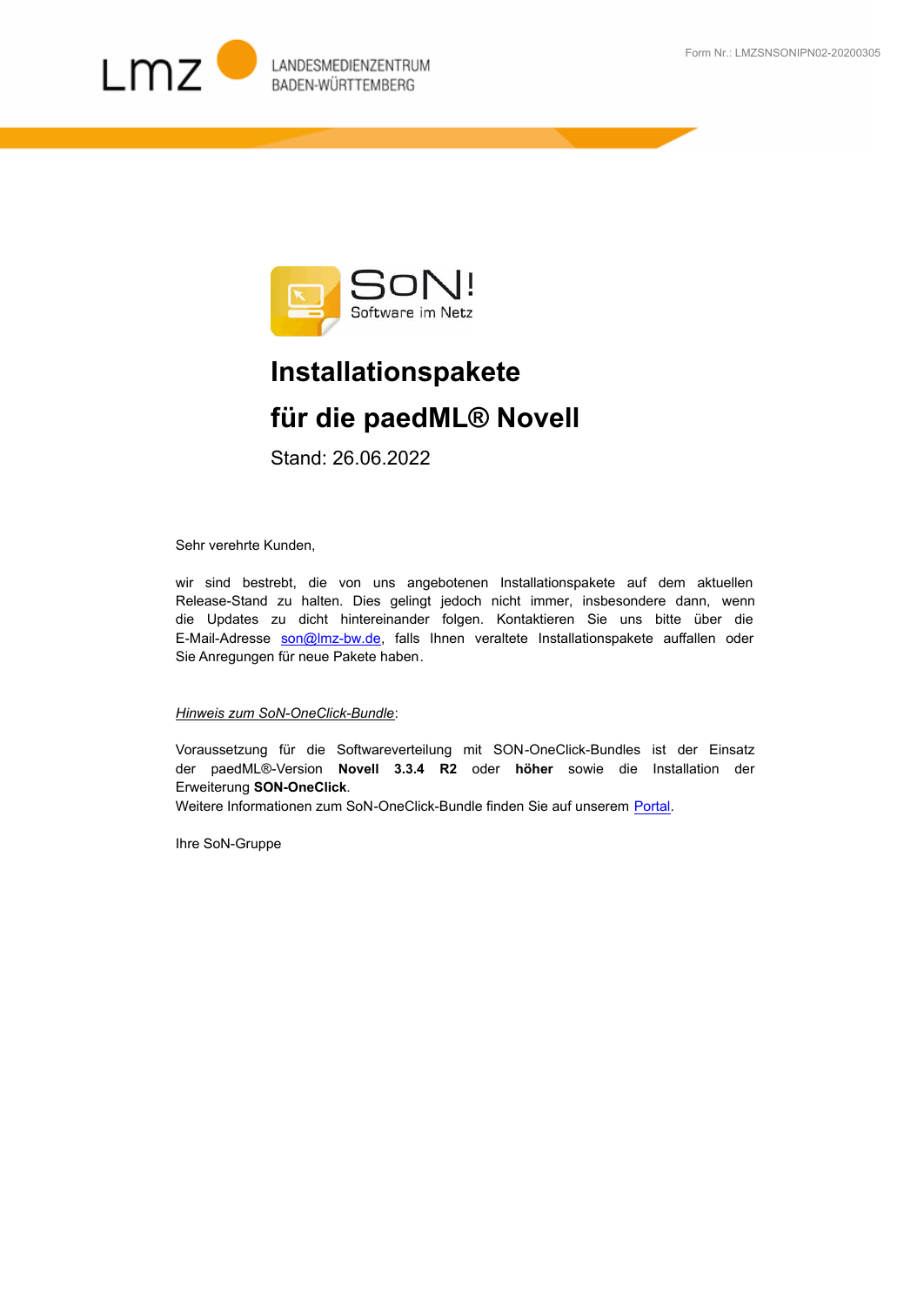|                                                     |                                                                | SON-                  |                            | Lauffähigkeit getestet für folgende<br>Client-Betriebssysteme |            |                            |
|-----------------------------------------------------|----------------------------------------------------------------|-----------------------|----------------------------|---------------------------------------------------------------|------------|----------------------------|
| <b>Artikel</b>                                      | Hersteller                                                     | <b>MSI</b>            | OneClick-<br><b>Bundle</b> | Lizenz<br>pflicht                                             | Windows 10 | <b>Windows 7</b><br>64 Bit |
| Access Runtime x64 2013 MSI                         | Microsoft Deutschland<br>GmbH                                  | $\blacktriangleright$ |                            |                                                               |            |                            |
| Access Runtime x86 2013 MSI                         | Microsoft Deutschland<br>GmbH                                  | $\blacktriangledown$  |                            |                                                               |            |                            |
| Acrobat Reader 11.0.4 NovOne                        | Adobe Systems<br>Incorporated                                  |                       | $\blacktriangledown$       |                                                               |            |                            |
| Adobe Flash Player 23.0.0.185 MSI                   | Adobe Systems<br>Incorporated                                  | $\blacktriangledown$  |                            |                                                               |            |                            |
| Adobe Shockwave Player 12 NovOne                    | Adobe Systems<br>Incorporated                                  |                       |                            |                                                               |            |                            |
| aid Fette in der Ernährung 1 NovOne                 | aid-infodienst                                                 |                       | $\blacktriangledown$       | $\blacktriangledown$                                          |            |                            |
| aid Kennwort Lebensmittel 1 NovOne                  | aid-infodienst                                                 |                       | $\blacktriangledown$       | $\blacktriangledown$                                          |            | $\blacktriangledown$       |
| aid Vitamine in der Ernährung 1 NovOne              | aid-infodienst                                                 |                       | $\blacktriangledown$       | $\blacktriangledown$                                          |            |                            |
| Arduino 1.8.8 NovOne                                | Open-Source-Softwa<br>re                                       |                       | $\blacktriangleright$      |                                                               |            |                            |
| <b>Artweaver 3.11 MSI</b>                           | Artweaver                                                      | $\blacktriangledown$  |                            |                                                               |            |                            |
| Avidemux 2.63 MSI                                   | Freeware                                                       | $\blacktriangledown$  |                            |                                                               |            |                            |
| <b>Basic Stamp 2.52 NovOne</b>                      | Parallax inc.                                                  |                       | $\blacktriangledown$       |                                                               |            |                            |
| Blender 2.66a Nov3 2.66a MSI                        | Open-Source-Softwa<br>re                                       | $\blacktriangledown$  |                            |                                                               |            |                            |
| CDBurnerXP 4.5.2.4478 NovOne                        | Freeware                                                       |                       | $\blacktriangledown$       |                                                               |            | $\blacktriangleright$      |
| Chemsketch 2015 MSI                                 | ACD/LABS                                                       | $\blacktriangledown$  |                            |                                                               |            | $\blacktriangleright$      |
| <b>Compatibility Pack 1 NovOne</b>                  | Microsoft Deutschland<br>GmbH                                  |                       | $\blacktriangleright$      |                                                               |            |                            |
| <b>CorelDRAW Graphics Suite X4 MSI</b>              | Corel                                                          | $\blacktriangledown$  |                            | $\blacktriangledown$                                          |            |                            |
| Cornelsen English G21 A3 NovOne                     | Cornelsen                                                      |                       |                            | v                                                             |            |                            |
| Cornelsen English G21 A2 NovOne                     | Cornelsen                                                      |                       | $\blacktriangledown$       | $\blacktriangledown$                                          |            | $\blacktriangleright$      |
| Cornelsen English G21 A1 G21 A1 NovOne              | Cornelsen                                                      |                       | $\blacktriangledown$       | $\blacktriangledown$                                          |            |                            |
| DeepBurner 1.8.0.422 NovOne                         | Aston-Soft                                                     |                       | $\blacktriangledown$       |                                                               |            |                            |
| DynaGeo 3.5 NovOne                                  | Roland Mechling<br>Fuchshaldeweg 241<br>77654 Offenburg        |                       |                            |                                                               |            |                            |
| EC New Highlight 3 SL Englisch Klasse 7 3 SL NovOne | Cornelsen                                                      |                       | $\blacktriangledown$       | $\blacktriangledown$                                          |            |                            |
| Filezilla 3.0.0.11 Beta 3.0.0.11 NovOne             | Open-Source-Softwa<br>re                                       |                       | $\blacktriangleright$      |                                                               |            |                            |
| Filius 1.11.0 NovOne                                | <b>GNU General Public</b><br>License (GPL)<br>Version 2 oder 3 |                       |                            |                                                               |            |                            |
| FoxitReader 4.0 MSI                                 | Foxit                                                          | $\blacktriangledown$  |                            |                                                               |            |                            |
| GameMaker lite 8.1 NovOne                           | yoyogames                                                      |                       |                            |                                                               |            |                            |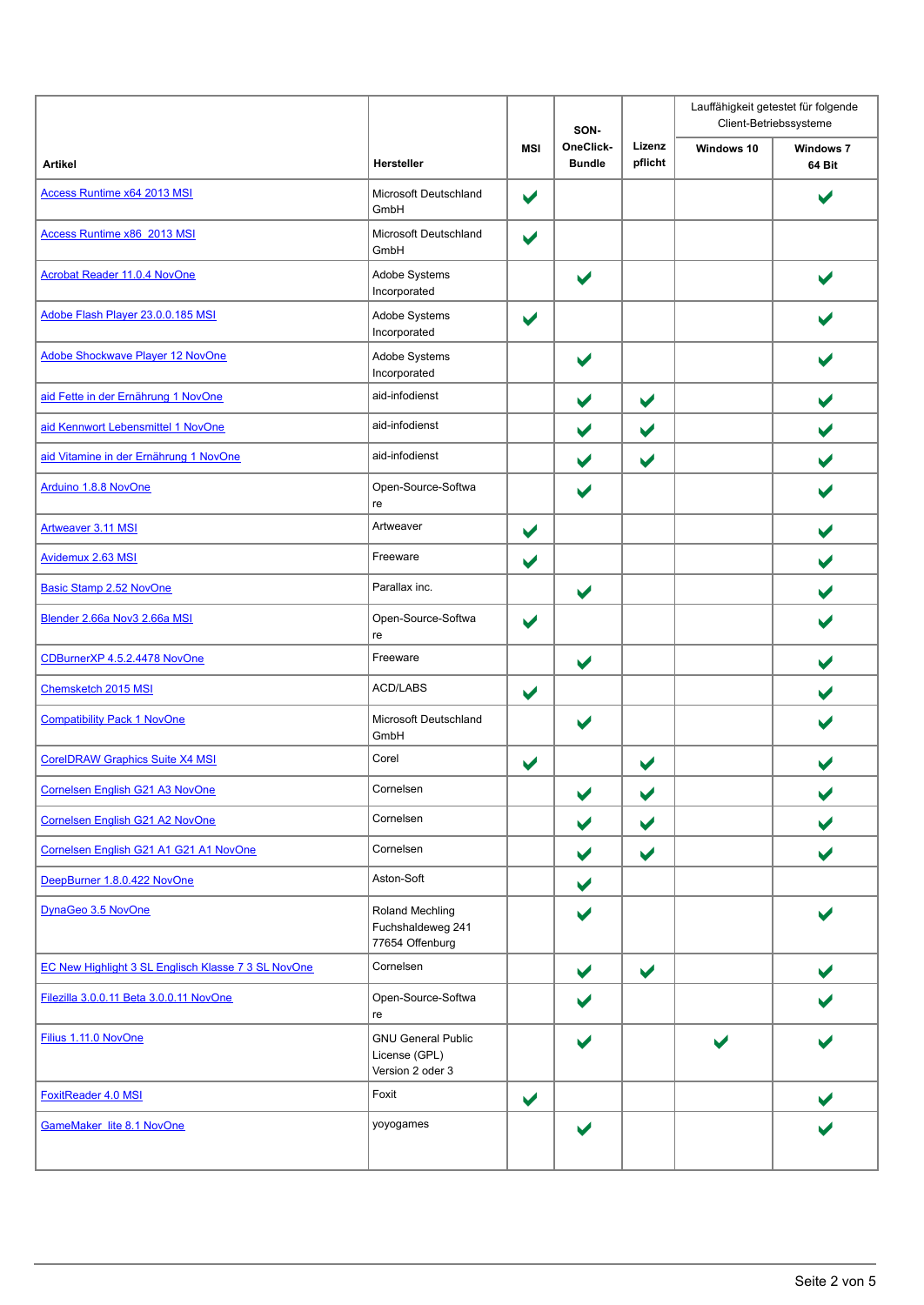|                                                               |                                          |                      | SON-                       |                      |                      | Lauffähigkeit getestet für folgende<br>Client-Betriebssysteme |  |  |
|---------------------------------------------------------------|------------------------------------------|----------------------|----------------------------|----------------------|----------------------|---------------------------------------------------------------|--|--|
| <b>Artikel</b>                                                | Hersteller                               | <b>MSI</b>           | OneClick-<br><b>Bundle</b> | Lizenz<br>pflicht    | Windows 10           | <b>Windows 7</b><br>64 Bit                                    |  |  |
| Geogebra 5.0.53 NovOne                                        | GeoGebra                                 |                      | $\blacktriangledown$       |                      |                      | $\blacktriangledown$                                          |  |  |
| Ghostscript x64 9.05 NovOne                                   | <b>GNU-Public License</b>                |                      | $\blacktriangledown$       |                      |                      | $\blacktriangledown$                                          |  |  |
| Gimp 2.8.6 MSI                                                | <b>GNU-Public License</b>                | $\blacktriangledown$ |                            |                      |                      | $\blacktriangleright$                                         |  |  |
| Gimp x64 2.10.20 NovOne                                       | <b>GNU-Public License</b>                |                      | $\blacktriangledown$       |                      | $\blacktriangledown$ |                                                               |  |  |
| Google Chrome x64 45.0.2454.101 MSI                           | Google                                   | $\blacktriangledown$ |                            |                      |                      |                                                               |  |  |
| Google Chrome x86 45.0.2454.101 MSI                           | Google                                   | $\blacktriangledown$ |                            |                      |                      | $\blacktriangledown$                                          |  |  |
| Google Earth 7.0.2.8415 NovOne                                | Google                                   |                      | $\blacktriangledown$       |                      |                      | $\blacktriangleright$                                         |  |  |
| Google Picasa 3.1.71.18 NovOne                                | Google                                   |                      | $\blacktriangledown$       |                      |                      |                                                               |  |  |
| <b>Google Sketchup 8 MSI</b>                                  | Google                                   | $\blacktriangledown$ |                            |                      |                      |                                                               |  |  |
| Google Sketchup lokale Inst. 8 NovOne MSI                     | Google                                   | $\blacktriangledown$ | $\blacktriangledown$       |                      |                      | $\blacktriangledown$                                          |  |  |
| Google Sketchup Server basierte Inst 8 NovOne                 | Google                                   |                      | $\blacktriangledown$       |                      |                      |                                                               |  |  |
| Grafstat Ausgabe 2014 LinWin Nov MSI                          | Bundeszentrale für<br>politische Bildung | $\blacktriangledown$ |                            |                      |                      |                                                               |  |  |
| Greenfoot 2.2.1 NovOne                                        | Open-Source-Softwa<br>re                 |                      | $\blacktriangledown$       |                      |                      |                                                               |  |  |
| Hot Potatoes 6.3.0.4 MSI                                      | Half-basket Software<br>inc              | $\blacktriangledown$ |                            |                      |                      |                                                               |  |  |
| InkScape 0.91 MSI                                             | Open-Source-Softwa<br>re                 | $\blacktriangledown$ |                            |                      |                      |                                                               |  |  |
| InkScape 0.48 NovOne                                          | Open-Source-Softwa<br>re                 |                      |                            |                      |                      |                                                               |  |  |
| Irfanview 4.23 NovOne                                         | <b>GNU-Public License</b>                |                      | $\blacktriangledown$       |                      |                      |                                                               |  |  |
| Java SE Development Kit X64 1.7.0 21 MSI                      | Sun Microsystems -<br>DE                 | $\blacktriangledown$ |                            |                      |                      |                                                               |  |  |
| Java SE Environment 1.80_5 MSI                                | Sun Microsystems -<br>DE                 | $\blacktriangledown$ |                            |                      |                      |                                                               |  |  |
| JavaEditor 11.36 NovOne                                       | Freeware                                 |                      | $\blacktriangledown$       |                      |                      |                                                               |  |  |
| KHSWeb Fit am Computer: Tipp- und Tastaturtrainer LinWin 1 MS | KHSWeb<br>Bildungssoftware               | $\blacktriangledown$ |                            | $\blacktriangledown$ |                      |                                                               |  |  |
| KomPozer 0.8.3 NovOne                                         | Open-Source-Softwa<br>re                 |                      | $\blacktriangledown$       |                      |                      |                                                               |  |  |
| KomPozer 1 MSI                                                | Open-Source-Softwa<br>re                 | $\blacktriangledown$ |                            |                      |                      |                                                               |  |  |
| Lazarus 2.0.10 NovOne                                         | freepascal.org                           |                      | $\blacktriangledown$       |                      | $\blacktriangledown$ |                                                               |  |  |
| <b>MAGIX MusicMaker Schulversion 2006 MSI</b>                 | Magix                                    | $\blacktriangledown$ |                            |                      |                      | $\blacktriangleright$                                         |  |  |
| Mathegrafix 9.40 MSI                                          | Freeware                                 | $\blacktriangledown$ |                            |                      |                      | $\blacktriangledown$                                          |  |  |
| Mathetrainer 7 MSI                                            | Klett-Verlag Stuttgart                   | $\blacktriangledown$ |                            | $\blacktriangledown$ |                      | $\blacktriangledown$                                          |  |  |
| Mathetrainer 6 MSI                                            | Klett-Verlag Stuttgart                   | $\blacktriangledown$ |                            | $\blacktriangledown$ |                      |                                                               |  |  |
| Mathetrainer 5 MSI                                            | Klett-Verlag Stuttgart                   | $\blacktriangledown$ |                            | $\blacktriangledown$ |                      |                                                               |  |  |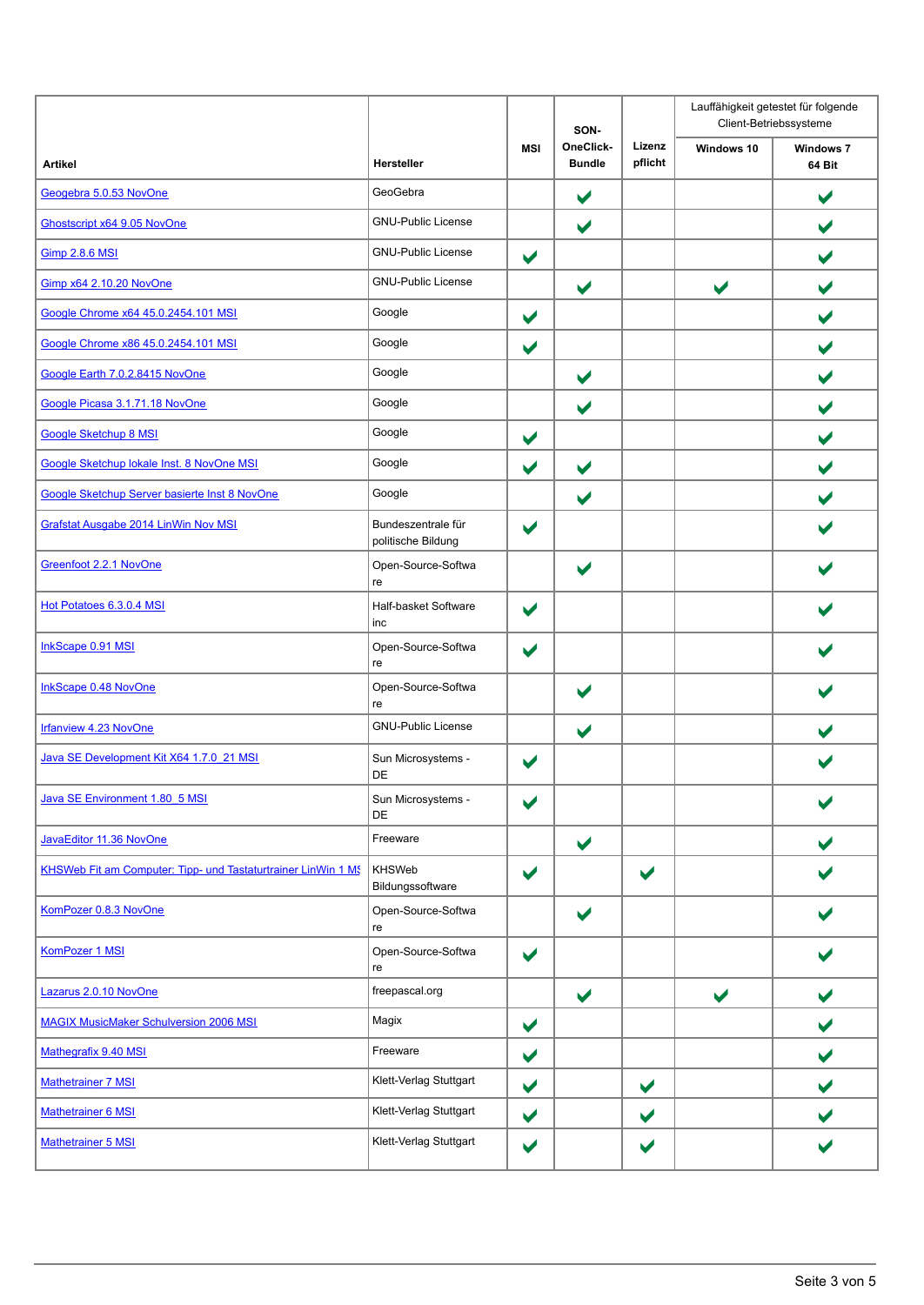|                                               |                                                                |                      | SON-                       |                   | Lauffähigkeit getestet für folgende<br>Client-Betriebssysteme |                            |  |
|-----------------------------------------------|----------------------------------------------------------------|----------------------|----------------------------|-------------------|---------------------------------------------------------------|----------------------------|--|
| <b>Artikel</b>                                | <b>Hersteller</b>                                              | <b>MSI</b>           | OneClick-<br><b>Bundle</b> | Lizenz<br>pflicht | Windows 10                                                    | <b>Windows 7</b><br>64 Bit |  |
| mBlock3 3.4.12 NovOne                         | Open-Source-Softwa<br>re                                       |                      | $\blacktriangledown$       |                   | $\blacktriangledown$                                          |                            |  |
| Microsoft .Net 3.5 SP1 MSI                    | Microsoft Deutschland<br>GmbH                                  | $\blacktriangledown$ |                            |                   |                                                               |                            |  |
| Microsoft Visual C++ 2005 SP1 MSI             | Microsoft Deutschland<br>GmbH                                  | $\blacktriangledown$ |                            |                   |                                                               |                            |  |
| <b>MindManager Smart 1 MSI</b>                | Mindjet                                                        | $\blacktriangledown$ |                            |                   |                                                               |                            |  |
| Mozilla Firefox ESR Win64 78.11.0 NovOne      | Open-Source-Softwa<br>re                                       |                      | $\blacktriangledown$       |                   | $\blacktriangleright$                                         |                            |  |
| MuseScore 3.4.2.9788 NovOne                   | <b>GNU General Public</b><br>License (GPL)<br>Version 2 oder 3 |                      |                            |                   | $\overline{\phantom{a}}$                                      |                            |  |
| <b>NCCad 7 N MSI</b>                          | Max-Computer                                                   | $\blacktriangledown$ |                            |                   |                                                               |                            |  |
| NCCad 7.6-2 NovOne                            | Max-Computer                                                   |                      | $\blacktriangledown$       |                   |                                                               |                            |  |
| Notepad++ 7.6.1 NovOne                        | <b>GNU-Public License</b>                                      |                      | $\blacktriangledown$       |                   | $\blacktriangledown$                                          | $\blacktriangleright$      |  |
| Notepad++ 6.2.3 minimalist Nov3 6.2.3 MSI     | <b>GNU-Public License</b>                                      | $\blacktriangledown$ |                            |                   |                                                               | $\blacktriangleright$      |  |
| OpenBoard 1.4.1 NovOne                        | <b>GNU-Public License</b>                                      |                      | $\blacktriangledown$       |                   | $\blacktriangledown$                                          | $\blacktriangleright$      |  |
| Paint.Net 3.5.8 NovOne                        | Open-Source-Softwa<br>re                                       |                      | $\blacktriangledown$       |                   |                                                               |                            |  |
| Paint.Net X64 4.01 MSI                        | Open-Source-Softwa<br>re                                       | $\blacktriangledown$ |                            |                   |                                                               |                            |  |
| Paint.Net X86 3.5.10 MSI                      | Open-Source-Softwa<br>re                                       | $\blacktriangledown$ |                            |                   |                                                               |                            |  |
| PDF24-Creator 5.2.0 MSI                       | Freeware                                                       | $\blacktriangledown$ |                            |                   |                                                               | $\blacktriangledown$       |  |
| PDF-Creator 1.7.1 NovOne                      | Freeware                                                       |                      | $\blacktriangledown$       |                   |                                                               |                            |  |
| Python 3.2 MSI                                | Open-Source-Softwa<br>re                                       | $\blacktriangledown$ |                            |                   |                                                               |                            |  |
| Quantum Gis lokal 1.8.0 MSI                   | Open-Source-Softwa<br>re                                       | $\blacktriangledown$ |                            |                   |                                                               |                            |  |
| Quicktime 7.6.9 MSI                           | Apple Computer                                                 | $\blacktriangledown$ |                            |                   |                                                               |                            |  |
| Rüpel 0.76 MSI                                | <b>Walter Fendt</b>                                            | $\blacktriangledown$ |                            |                   |                                                               |                            |  |
| Scratch 2 454 NovOne                          | Open-Source-Softwa<br>re                                       |                      | V                          |                   |                                                               |                            |  |
| Scribus x64 1.44 NovOne                       | Scribus                                                        |                      | ✔                          |                   |                                                               | $\blacktriangleright$      |  |
| SMPlayer 0.6.9 MSI                            | Freeware                                                       | $\blacktriangledown$ |                            |                   |                                                               |                            |  |
| <b>Solid Edge ST7 NovOne</b>                  | Siemens                                                        |                      | $\blacktriangledown$       |                   |                                                               |                            |  |
| <b>SON-Anleitungen 1 MSI</b>                  | SON<br>Landesmedienzentru<br>m                                 | $\blacktriangledown$ |                            |                   |                                                               |                            |  |
| Stellarium 0.11.0 MSI                         | <b>GNU-Public License</b>                                      | $\blacktriangledown$ |                            |                   |                                                               |                            |  |
| <b>SWR Ohrenspitzer Geräuschesammlung 1.0</b> | Freeware                                                       |                      |                            |                   | $\blacktriangleright$                                         |                            |  |